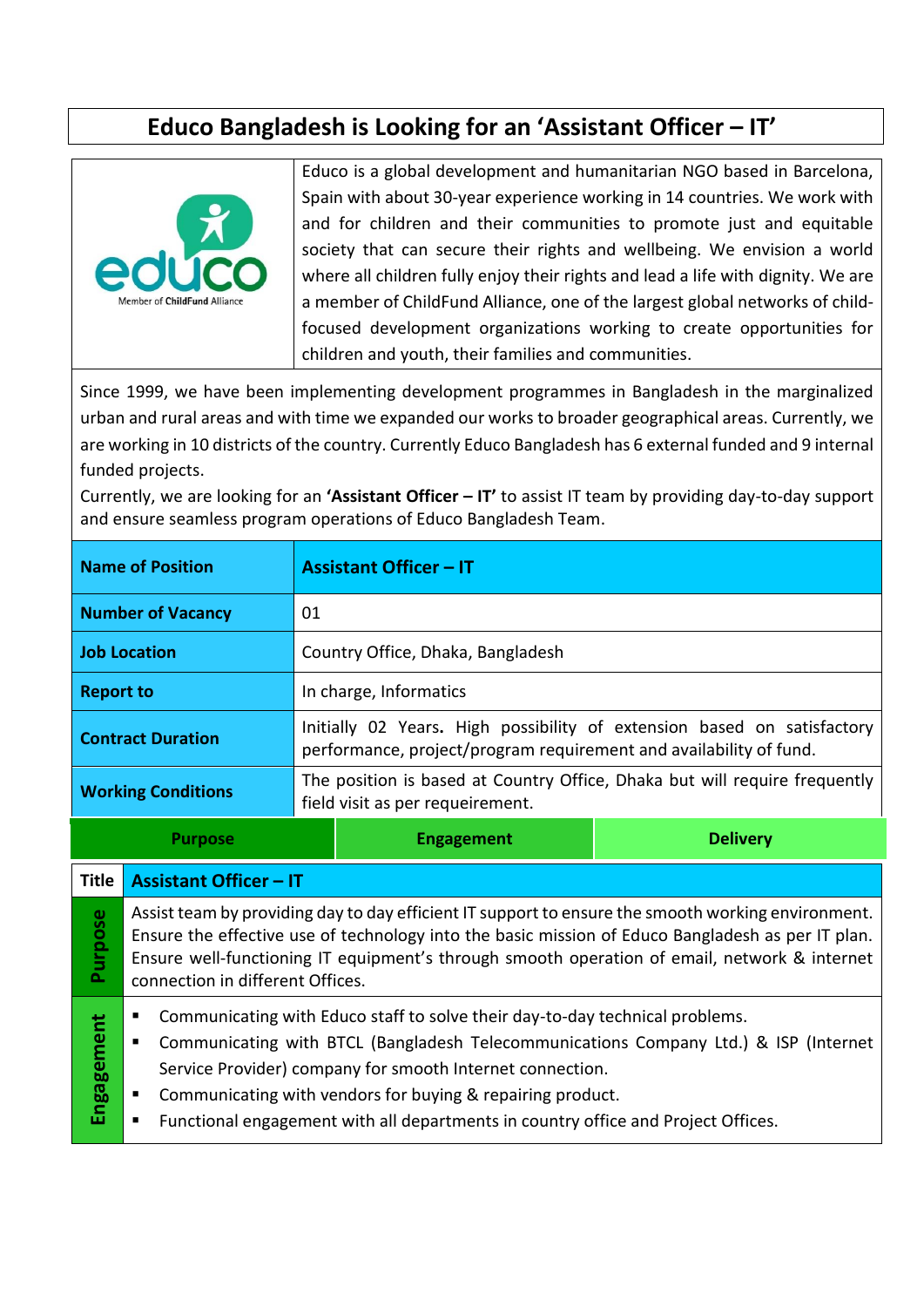- Installing & configuring of network equipment like Switches, Routers, network cards, Network Printer, Wireless access point etc.
- Troubleshooting of network, desktop/laptop, printers, and other IT hardware.
- Configuring LAN, E-Mail & Internet system at client computer.
- Monitoring & troubleshooting all IT Hardware/equipment's & issues.
- Providing effective technology support for arranging various programs, meetings, workshops & trainings etc.
- Preparing Network cabling & Maintenance.
- **Updating IT Inventory.**
- Monitoring & time to time scanning all computer systems with licensed antivirus & ensuring regular data backup and safe recovery of data.

#### **Job Summary:**

**Delivery**

The **Assistant Officer - IT**, under the direct supervision of the Incharge, Informatics, is responsible for wellfunctioning of IT equipment's through smooth operation of Email, network & internet connection in Country Office & all Project Offices. S/he will communicate with different vendors and provide effective technical support to all the staffs to facilitate their workflow smoothly.

| <b>Responsibilities</b> |                                                                                                            |                                                                                                                                                                                                                                                                                                                                                                                                                                                                   |     |  |  |
|-------------------------|------------------------------------------------------------------------------------------------------------|-------------------------------------------------------------------------------------------------------------------------------------------------------------------------------------------------------------------------------------------------------------------------------------------------------------------------------------------------------------------------------------------------------------------------------------------------------------------|-----|--|--|
| SI.                     | <b>Key Areas of</b><br><b>Accountability</b>                                                               | <b>Essential Tasks</b>                                                                                                                                                                                                                                                                                                                                                                                                                                            |     |  |  |
| 1.                      | <b>Installation and</b><br>configure New<br><b>Hardware &amp; Software</b><br>with System Up-<br>gradation | Install windows for Country Office & Project Offices computers.<br>п<br>Install different software such as new ERP Software, Office365<br>٠<br>apps, SPSS, Adobe Applications, Antivirus, 7zip Software, Bijoy<br>Bangla etc.<br>Install network printer, scanner, Computer Assembling etc.<br>п<br>Hardware troubleshooting & maintenance.<br>п<br>Update IT Inventory application of IT Department.<br>٠                                                        | 40% |  |  |
| 2.                      | <b>Provide IT Support to</b><br>the End User                                                               | Provide effective technical support for laptop, Desktop, printer,<br>$\blacksquare$<br>and scanner to the end user.<br>Maintenance of computers / printers / scanners / photocopy<br>п<br>machine of Educo Country Office.<br>Support all staff to increase their capacity building.<br>п<br>Ensure smooth Internet connection for all staffs.<br>٠<br>Evaluate user needs and system functionality and ensure that IT<br>$\blacksquare$<br>facilities meet them. | 40% |  |  |
| 3.                      | <b>Update IT Asset</b><br>(Hardware) Register<br>and Database<br><b>Maintenance</b>                        | Track asset (Hardware) and prepare asset list.<br>٠<br>Regularly update the IT asset list.<br>п<br>Ensure proper maintenance of IT equipment's.<br>$\blacksquare$<br>Ensure regular data backup and safe recovery of data<br>٠<br>Maintain data in order regularly<br>٠                                                                                                                                                                                           | 05% |  |  |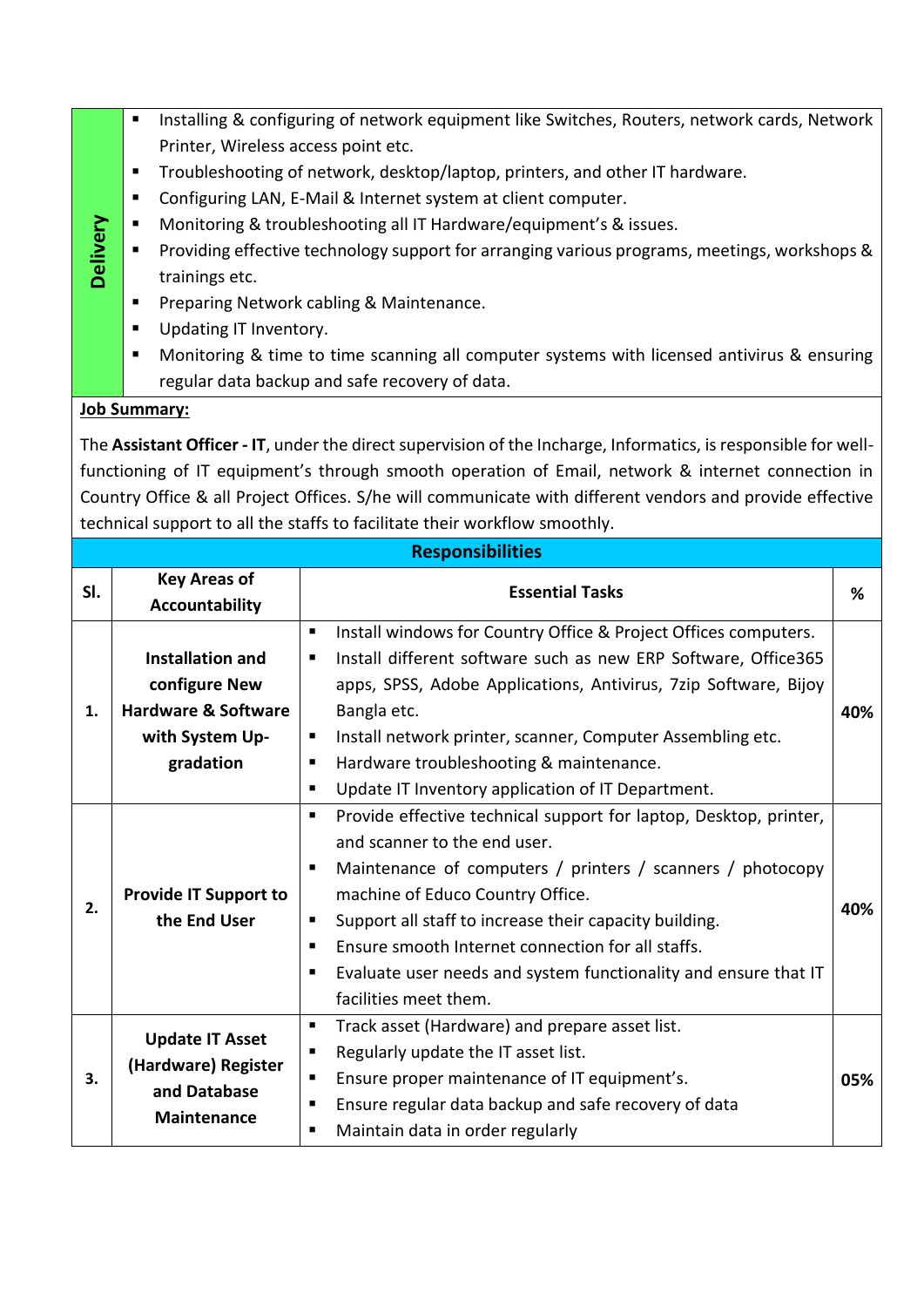| 4.                                                                                                                                        | <b>Communicate with</b><br><b>Vendors and Others</b>                                                  | Communicate with different vendors according to organization's<br>п<br>need.<br>Coordinate with staff regarding any IT needs and solutions<br>п<br>Communicate with ISP company if we face Internet connection<br>п<br>problem. | 10% |  |  |  |
|-------------------------------------------------------------------------------------------------------------------------------------------|-------------------------------------------------------------------------------------------------------|---------------------------------------------------------------------------------------------------------------------------------------------------------------------------------------------------------------------------------|-----|--|--|--|
| 5.                                                                                                                                        | <b>Others</b>                                                                                         | Assist in updating the IT policy & IT Infrastructure with new<br>п<br>technology under guidance of In Charge.<br>Work as back up of the In charge, Informatics.<br>п                                                            | 05% |  |  |  |
|                                                                                                                                           |                                                                                                       | Perform any other responsibilities defined by organization/management as and when required.                                                                                                                                     |     |  |  |  |
| <b>Core Values:</b><br><b>Social Commitment</b><br>Equity<br>Respect                                                                      |                                                                                                       |                                                                                                                                                                                                                                 |     |  |  |  |
| <b>Core Principles:</b><br>Participation<br>Non-Discrimination<br>Transparency<br><b>Dynamic Spirit</b>                                   |                                                                                                       |                                                                                                                                                                                                                                 |     |  |  |  |
| <b>Education:</b><br>B.Sc/M.Sc in Computer Science and Engineering (CSE) with CCNA & Hardware course certification will get<br>advantage. |                                                                                                       |                                                                                                                                                                                                                                 |     |  |  |  |
|                                                                                                                                           | <b>Experience and Requirements:</b>                                                                   |                                                                                                                                                                                                                                 |     |  |  |  |
|                                                                                                                                           |                                                                                                       | $\checkmark$ A minimum of 2 Years IT experience at NGO/INGOs especially in child rights-based organization                                                                                                                      |     |  |  |  |
| ✔                                                                                                                                         |                                                                                                       | Maintain positive relationships with colleagues and different stakeholders                                                                                                                                                      |     |  |  |  |
| $\checkmark$                                                                                                                              |                                                                                                       | Ability to follow procedures, meet deadlines, and work cooperatively with team members                                                                                                                                          |     |  |  |  |
| $\checkmark$                                                                                                                              |                                                                                                       | Be patient and have team building attitude by being respectful to others                                                                                                                                                        |     |  |  |  |
|                                                                                                                                           |                                                                                                       | Have skill to prioritize tasks under pressure and to understand the situation                                                                                                                                                   |     |  |  |  |
| ✔                                                                                                                                         |                                                                                                       | Capacity to deliver job timely and balance work-life                                                                                                                                                                            |     |  |  |  |
|                                                                                                                                           | Resourcefulness, initiative, and maturity of judgment                                                 |                                                                                                                                                                                                                                 |     |  |  |  |
| ✔                                                                                                                                         | Positive attitude, sensible and good understanding of gender                                          |                                                                                                                                                                                                                                 |     |  |  |  |
| ✔                                                                                                                                         | Excellent Leadership Skills, Proactive and Empathetic                                                 |                                                                                                                                                                                                                                 |     |  |  |  |
| Language:                                                                                                                                 |                                                                                                       |                                                                                                                                                                                                                                 |     |  |  |  |
|                                                                                                                                           | Position requires English at intermediate level and Bangla at advanced level. Excellent communication |                                                                                                                                                                                                                                 |     |  |  |  |
|                                                                                                                                           | skills, both in verbally and written.                                                                 |                                                                                                                                                                                                                                 |     |  |  |  |
| <b>Knowledge and Skills:</b>                                                                                                              |                                                                                                       |                                                                                                                                                                                                                                 |     |  |  |  |
| п                                                                                                                                         | Advanced Knowledge on MS Word, MS Excel, Power point, MS Outlook, Photoshop, Illustrator,             |                                                                                                                                                                                                                                 |     |  |  |  |
|                                                                                                                                           | Remote Desktop Applications & MS Teams.                                                               |                                                                                                                                                                                                                                 |     |  |  |  |
| п                                                                                                                                         | Knowledge on Trouble shooting and solving.                                                            |                                                                                                                                                                                                                                 |     |  |  |  |
| п                                                                                                                                         | Application Developing and IT Planning Skill.                                                         |                                                                                                                                                                                                                                 |     |  |  |  |
| п                                                                                                                                         | Excellent analytical skills and problem solving capacity.                                             |                                                                                                                                                                                                                                 |     |  |  |  |
| п                                                                                                                                         | Excellent interpersonal and communication skills.                                                     |                                                                                                                                                                                                                                 |     |  |  |  |
| Ξ                                                                                                                                         | Ability to summarize complex information and effectively deliver information to easy way.             |                                                                                                                                                                                                                                 |     |  |  |  |
|                                                                                                                                           | Ability to work as a team member.                                                                     |                                                                                                                                                                                                                                 |     |  |  |  |

■ Ability to work under pressure.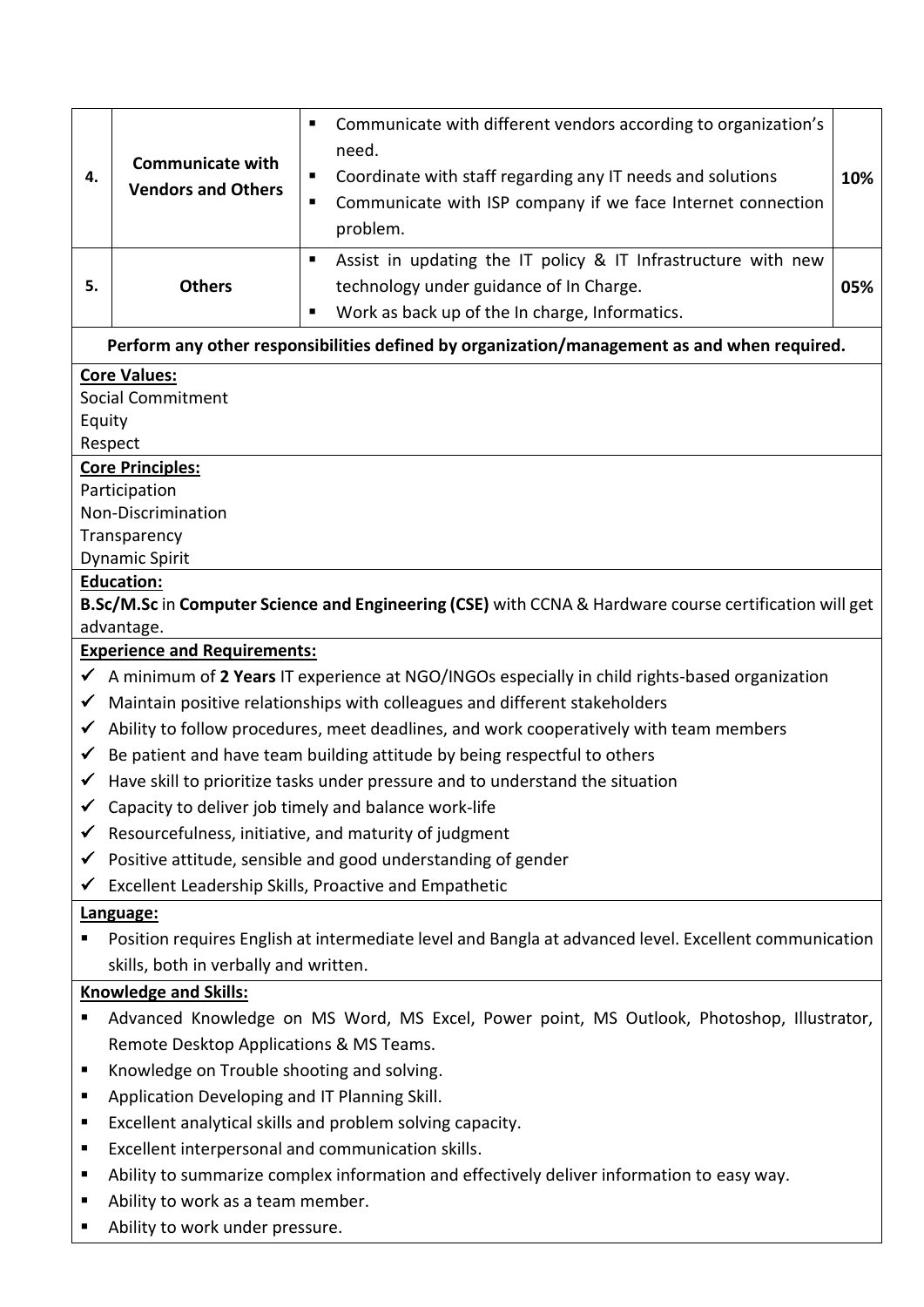#### **Salary and Benefits:**

Monthly Gross Salary is **BDT 33,700 (Taka Thirty-Three Thousand Seven Hundred only).**

**Plus:** PF (10% Contributory), Gratuity, 02 Festival Bonuses, Insurance, and others admissible benefts as per Educo HR Policy.

#### **Our Accountability:**

For Educo, accountability means fulfilling our responsibility to listen and respond to the opinions and needs of our stakeholders in the decisions we make and the activities we undertake, with the aim of increasing our impact and ensuring the responsible use of resources.

#### **Child Safeguarding**:

Educo is committed to prevent violence and maltreatment to children by fostering a safeguarding culture in which interactions with children promote their dignity and favor their comprehensive development and wellbeing in a safe and protective environment. Educo will ensure to "do no harm" to children and to be a child safe organization.

### **INSTRUCTIONS TO APPLY**

- **1)** Two non-relative referees must be mentioned in CV; **one must be your latest supervisor**
- **2) Recent Formal Photograph (Passport Size)** must be included in CV
- **3)** Please go through the job contents carefully before applying. If not match, don't apply please.

Interested candidates only who meet the requirements are requested to apply through below link

#### **[Apply Online](https://hotjobs.bdjobs.com/jobs/educo/educo74.htm)**

## **Application Deadline: March 05, 2022 (Saturday)**

#### **WOMEN ARE HIGHLY ENCOURAGED TO APPLY**

#### **Declaration**

**N.B.** As a Child-Centred Organization, Educo is committed to Child protection, and has developed a Child Safeguarding Policy, together with a Code of Conduct. All employment is conditional upon the successful completion of all applicable background checks. Before induction, any new staff should read and sign Educo's Code of Conduct.

#### **Note:**

- **1)** Educo Bangladesh determines to ensure equal opportunity to everyone, irrespective to race, ethnicity, location, color, gender, class, and religion.
- **2)** Educo Bangladesh has ZERO TOLERANCE towards harassment, abuse and discrimination. Educo employees are expected to abide by the **Code of Conduct, PPSEAH (Policy on Protection Against Sexual Exploitation, Abuse and Harassment), Child Safeguarding Policy** and **Staff Management Rules** of Educo.
- **3)** Any persuasion during recruitment process will result in disqualification of candidature.
- **4)** Internal and external applicants shall be treated equally in the entire selection process.